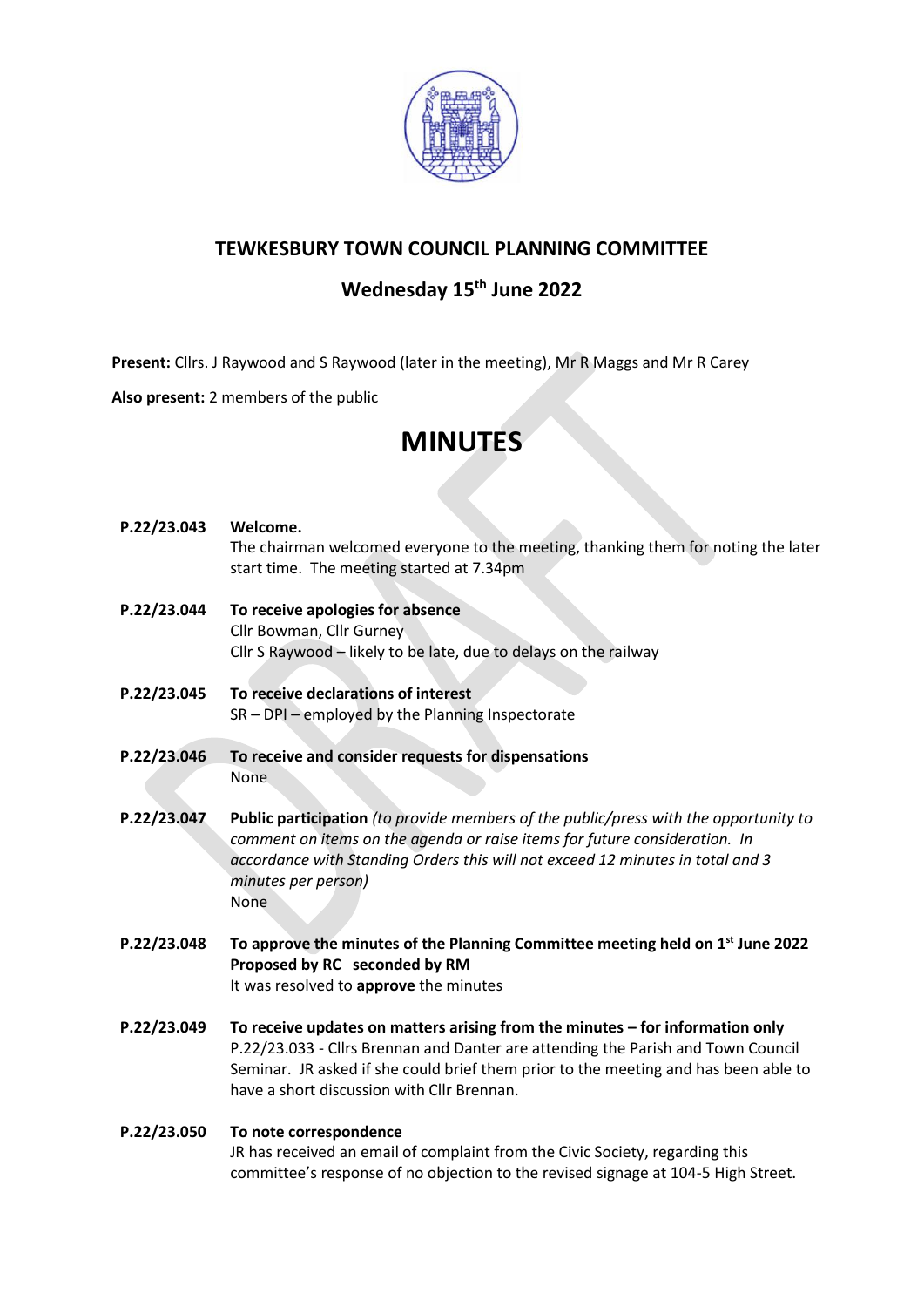7 Oldbury Road - The town Council has been informed that the applicant has appealed against TBC's refusal of permission to replace the existing windows with UPVC which, though very similar, do not exactly match the ones next door. (This committee did not object to the application.)

Notification has been received that there will be a Gambling Act 2005: Statement of Principles (Policy) consultation by TBC, deadline for responses September 4<sup>th</sup> 2022 Also a Licensing Act 2003: Statement of Licensing Policy consultation, deadline for responses September 4th 2022

The Town Clerk has been notified that the Borough Plan has been adopted.

**P.22/23.051 [Erection of a single storey front extension, two storey side extension and single](https://publicaccess.tewkesbury.gov.uk/online-applications/applicationDetails.do?activeTab=summary&keyVal=R9NIHFQDJON00&prevPage=inTray)  [storey and two storey rear extensions. Plus new garage \(part retrospective\).](https://publicaccess.tewkesbury.gov.uk/online-applications/applicationDetails.do?activeTab=summary&keyVal=R9NIHFQDJON00&prevPage=inTray)** Planning Application 8 Carrant Road Mitton Tewkesbury Gloucestershire GL20 8AD Ref. No: 22/00417/FUL

> **Observations:** No objection

**P.22/23.052 [Replacement and extension of existing garage to create living space](https://publicaccess.tewkesbury.gov.uk/online-applications/applicationDetails.do?activeTab=summary&keyVal=RBCGPYQDK2S00&prevPage=inTray)** Planning Application 2 Brookside Mitton Tewkesbury Gloucestershire GL20 8BE Ref. No: 22/00542/FUL

> **Observations:** No objection

**P.22/23.053 [Proposed single storey front extension](https://publicaccess.tewkesbury.gov.uk/online-applications/applicationDetails.do?activeTab=summary&keyVal=RBEBE4QDK3O00&prevPage=inTray)**

Planning Application 73 Carrant Road Mitton Tewkesbury Gloucestershire GL20 8AA Ref. No: 22/00548/FUL

**Observations:** No objection

**Cllr S Raywood arrived at 7.58pm**

- **P.22/23.054 To note the decisions made in May 2022, in respect of planning applications to Tewkesbury Borough Council** Noted
- **P.22/23.055 To note any additional applications on the Planning Portal which will expire before 29th June 2022 and agree further actions** None